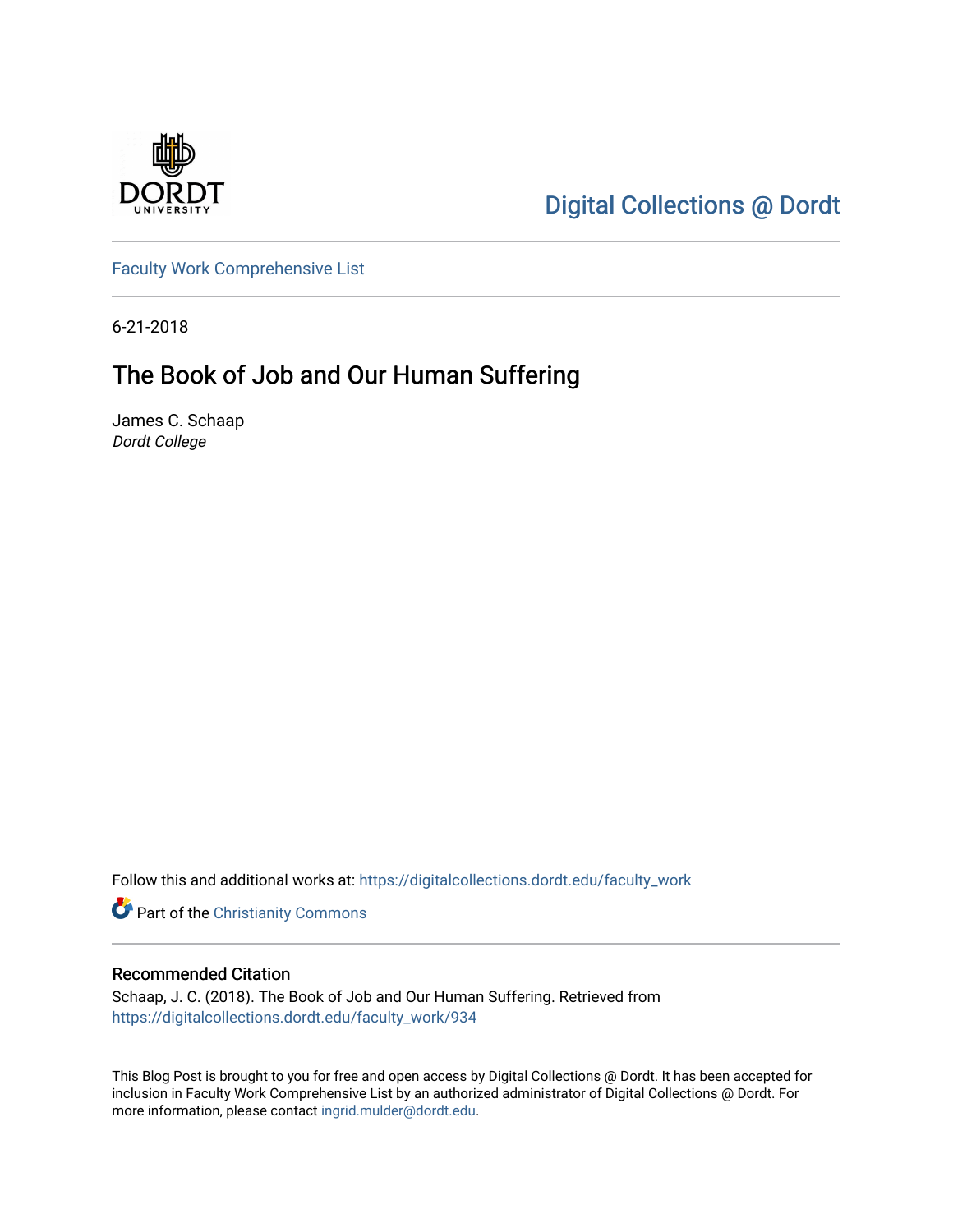### The Book of Job and Our Human Suffering

#### Abstract

"In this world, people suffer. It comes with the territory. You can wish that fact not true, but you cannot wish it away. People suffer."

Posting about the universal experience of grief and pain from In All Things - an online journal for critical reflection on faith, culture, art, and every ordinary-yet-graced square inch of God's creation.

<https://inallthings.org/the-book-of-job-and-our-human-suffering/>

#### Keywords

In All Things, Job, suffering, children, death, cemeteries

#### **Disciplines**

**Christianity** 

#### **Comments**

[In All Things](http://inallthings.org/) is a publication of the [Andreas Center for Reformed Scholarship and Service](http://www.dordt.edu/services_support/andreas_center/) at Dordt [College](http://www.dordt.edu/).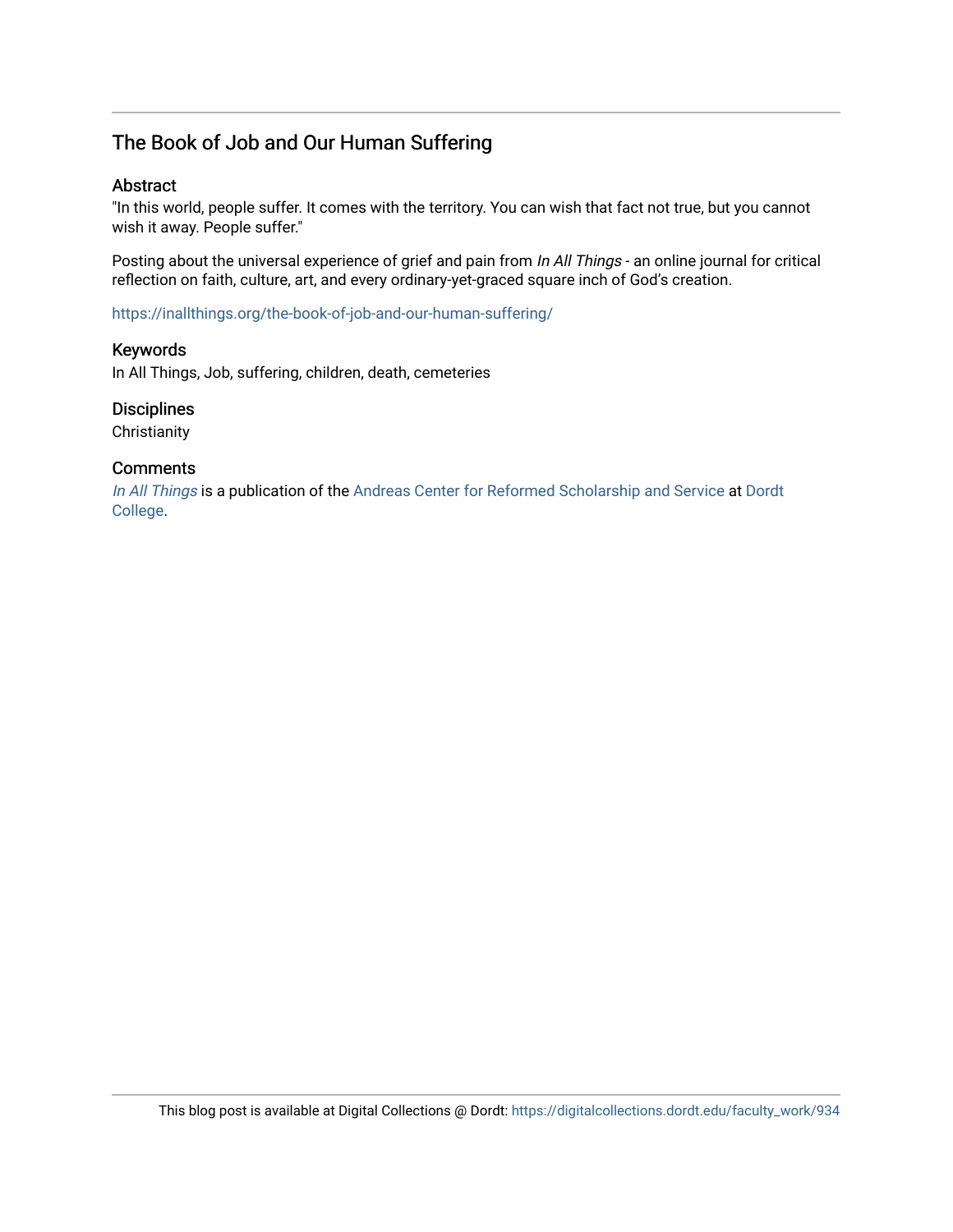

June 21, 2018

# **The Book of Job and Our Human Suffering**

#### **James Calvin [Schaap](https://inallthings.org/contributor/james-calvin-schaap/)**

On a hill north of Flandreau, the sign in front of a well-kept church claims that it is "The Oldest Continuously Used Church in South Dakota" (all caps because it is, for sure, a title worth coveting). That means it has been "First Presbyterian" for 140 years, and "River Bend Church" when it was established along the Big Sioux River long, long ago. The name change came later.

But a church is neither more nor less than the people of its family, including the old ones out back in the cemetery, where that congregation's long history comes alive in the outlines etched on the oldest of the gravestones. You can read some of that story for yourself if you walk through their cemetery sometime.

Lying tipped over in the grass, one gravestone is weathered but still readable in spots—some of its old lines anyway. If you look closely, you will see that it is the grave of a child, a boy—I think—even though the name is not easy to read. His last name was Weston, and he died long ago in 1894. Although worn, the dates are clear enough to know that he was only three years old when he passed away.

Beneath the Weston boy's dates, the inscription carved into the stone is a line from the gospel one might expect on almost any child's grave: "Jesus said, 'Suffer little children to come unto me, . . . for of such is the kingdom of heaven. . ." (Luke 18:16). You can still read most of that, more than 120 years later.

Beneath that line from the book of Luke, in letters I could not have read even if they had been crisp and clear, is another wording of the same verse. This line, a bit larger of font, is written in the Dakota language.

Not long ago, I stood in that cemetery on a dewy, Saturday morning and told myself that some stories are readable in every language. Because even though that child—a Santee three-year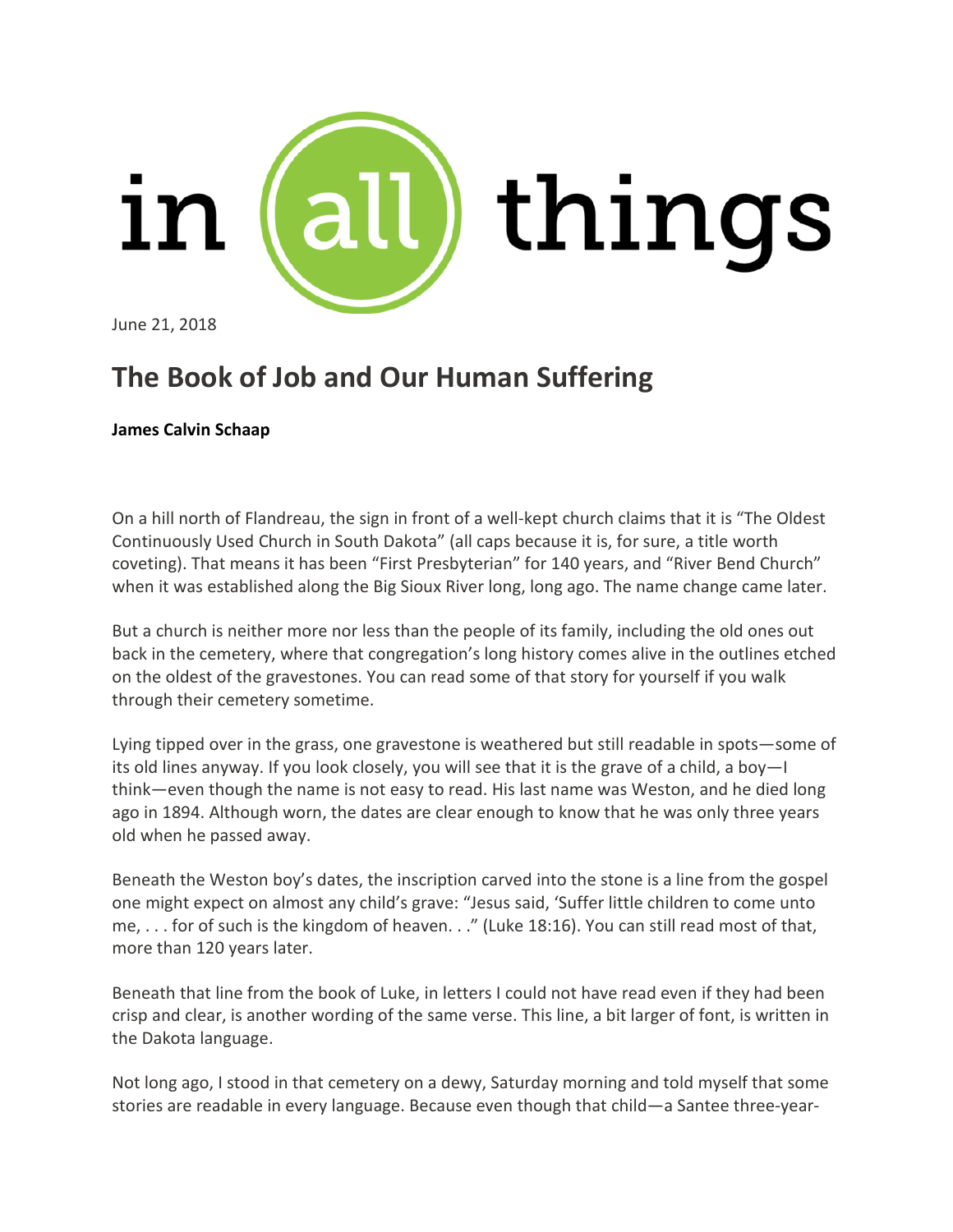old from some home along the Big Sioux River—had been dead for more than 100 years, I could imagine his story. Looks to me as if his grieving parents were believers, maybe bilingual, and still Santee enough to want to read the comfort of Jesus' words in the warmth of their first language—the blessed language of intimacy.

After some time, when the death of a child can be spoken of, that story of grief is one that can be told in any language. A beloved child who is no longer among us becomes a pained absence realized in every community around the world.

I stood there in the wet grass of that country churchyard as if no time had passed; stood there that morning as if gathered around me were all the saints of Riverview Presbyterian, a whole crowd of witnesses of every race and creed.

There's not much more to say than what's inscribed there in the weathered stone and lichen. That grave is lying in the grass of the cemetery of an old church up on a slow hill outside a small town in eastern South Dakota, marking the grave site of a little boy who died when he was three years old, a story on a stone tipped over by age and relentless Great Plains seasons.

You don't have to be a member of River Bend Church to know suffering. In a way, we've all been in that cemetery.

Comparing levels of suffering is a useless exercise, even shameful. To say Job's immense losses—all his children, all his possessions, even his health—were somehow worse in total than the suffering of the Westons is as heartless as it is dehumanizing. In this world, people suffer. It comes with the territory. You can wish that fact not true, but you cannot wish it away. People suffer.

And the question so many of us have asked, again and again, is why on earth do we have to suffer here in the kingdom of a *loving* God? Why do bad things happen to good people? Somewhere in the grass around the Weston boy's grave there may well remain a bit of DNA his mother and father left behind as they stood beside that stone and wept, more than once, I'm sure. "Suffer the little children to come unto me, . . .for of such is the kingdom of heaven" can sound completely different here than it might as the text of a children's sermon.

Then, *why*? That's the question that Job, this strange biblical fable tries so hard to answer.

Does it? Not really.

After thirty-some chapters, God almighty finally gives an answer to Job's unimaginable suffering with an almighty rant: "Wilt thou also disannul my judgment? Wilt thou condemn me, that thou mayest be righteous? Hast thou an arm like God? Or canst thou thunder with a voice like him? (40:8-9 KJV)